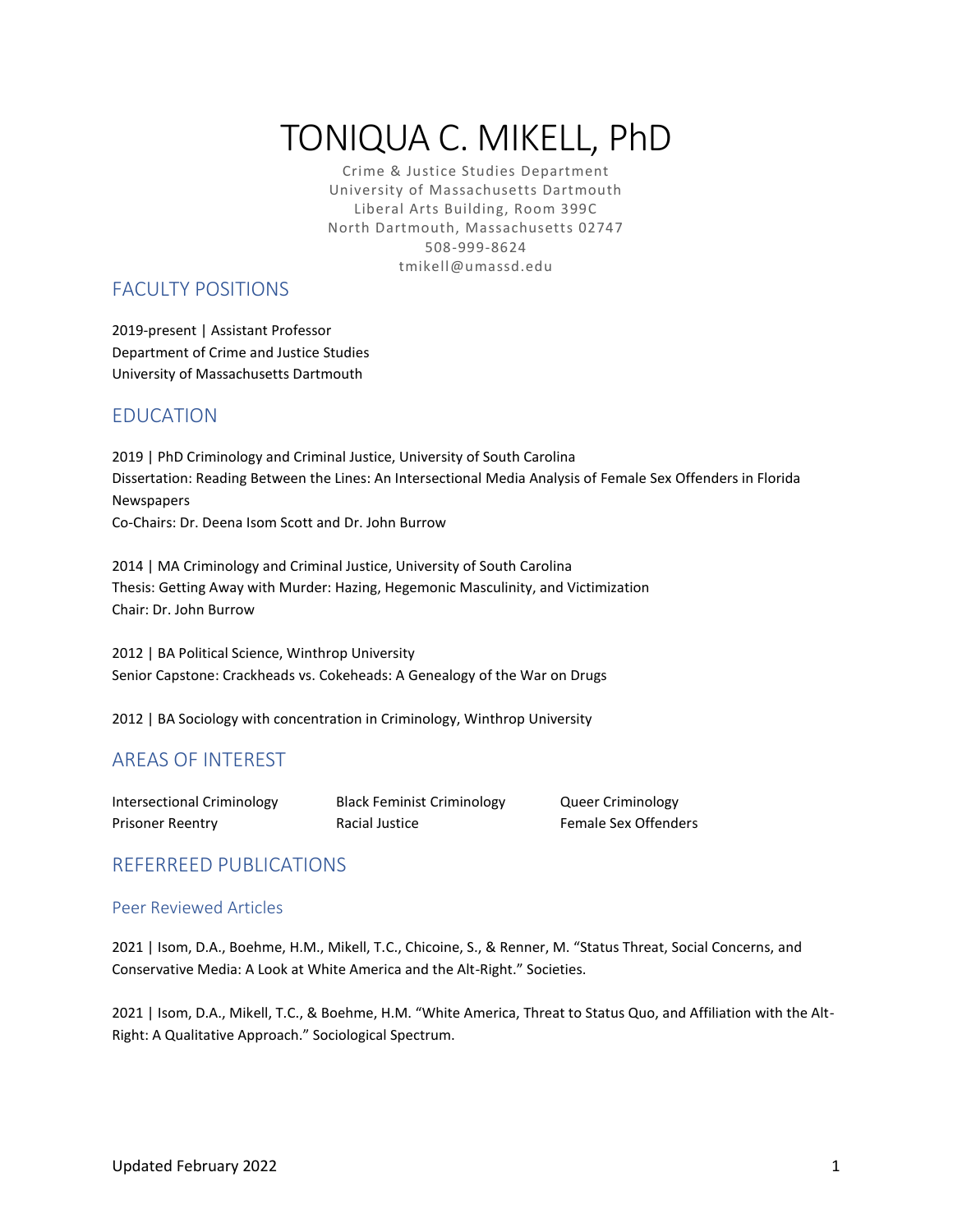2020 | Andersen, T.S., Isom Scott, D.A., Boehme, H., King, S., & Mikell, T. (final three equal contribution). "What Matters to Formerly Incarcerated Men? Looking Beyond Recidivism as a Measure of Successful Reintegration." The Prison Journal.

2019 | Burrow, J., Isom Scott, D.A., & Mikell, T. "No Man's Land: The Denial of Victimization in Male Statutory Rape Cases." Journal of Sexual Aggression.

2019 | Isom Scott, D.A., & Mikell, T. "'Gender' and General Strain Theory: Investigating the Impact of Gender Socialization on Young Women's Criminal Outcomes." Journal of Crime & Justice.

#### Book Chapters

2021 | Mikell, T. "Trans-misogynoir in Queer Criminology." In M. Coyle, V. Saleh-Hanna, & J. Williams (Eds.), Abolish Criminology. Routledge.

2020 | Weiser, G. S., Mikell, T., & Wagner, T. "Queerly Growing Sideways in a Carceral State: The Intersections of Queer Lives & the Police State." In Kamden Strunk (Ed.), Queering the Deep South: Research on Queer Studies and LGBTQ Lives in the U.S. Southeast.

## PRESENTATIONS

### Thematic Panels

- 2021 | Captivity & Misogynoir: Black Women's Freedom Would Necessitate the Murder of the Prison American Society of Criminology Annual Meeting [accepted; did not attend due to COVID-19]
- 2020 | We are Tired of Forgiving Folks!: An Analysis of Restorative Justice As Justice for Black Women American Society of Criminology Annual Meeting [accepted; conference canceled due to COVID-19]
- 2019 | Navigating the Academy as an Emerging Scholar of Color: Real Talk with your Peers American Society of Criminology Annual Meeting, San Francisco, CA
- 2018 | Female Sex Offenders & the Media: An Intersectional Approach Academy of Criminal Justice Sciences Annual Meeting, New Orleans, LA
- 2017 | Voices from a Reentry Program: A Qualitative Assessment of the Men's Reentry Initiative American Society of Criminology Annual Meeting, Philadelphia, PA
- 2016 | Statutory Rape, Hegemonic Masculinity, & the Dual Victimization of Teenage Boys in the Courts American Society of Criminology Annual Meeting, New Orleans, LA

## Research Poster Presentations

2015 | Getting Away with Murder: Hazing, Hegemonic Masculinity, and Victimization American Society of Criminology Annual Meeting, Washington D.C.

## RESEARCH

2017-present | Co-Investigator (PI: Dr. Deena Isom Scott) General Strain Theory Meta-Analysis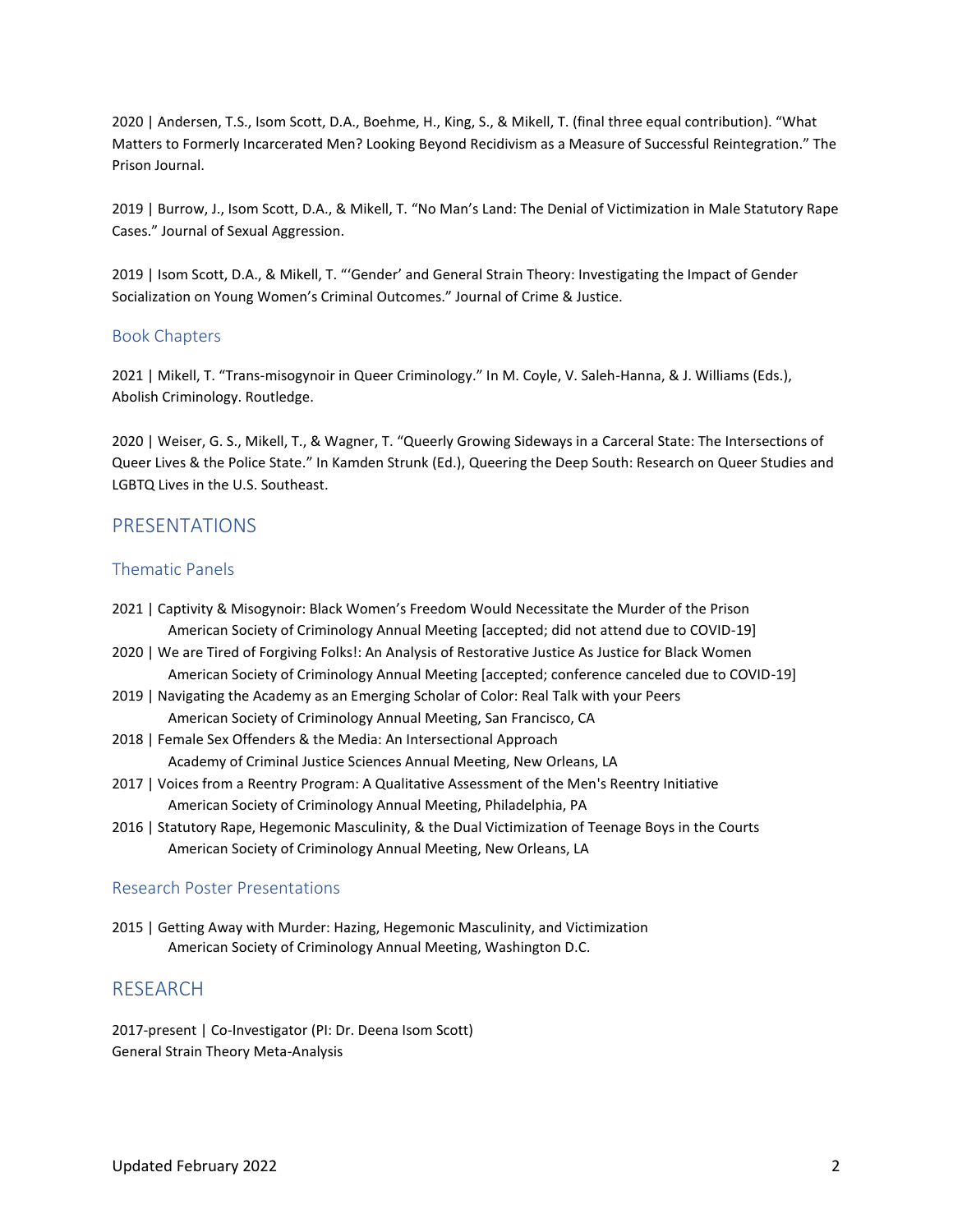2016-2017 | Research Assistant A Feminist Investigation of Reentry: An Assessment of the Men's Reentry Initiative Supervisors: Dr. Deena Isom Scott and Dr. Tia Stevens Andersen

2015-2019 | Co-Investigator (PI: Dr. John Burrow) Statutory Rape & Female Sex Offenders

# **TFACHING**

## Assistant Professor, University of Massachusetts Dartmouth

CJS 326: Media & Female Sex Offenders CJS 344: Intersectional Criminology CJS 257: Foundations in Justice Studies CJS 258: History of Criminology CJS 400: Senior Capstone (Intersectional Criminology Research & Policy) BLS 101: Introduction to Black Studies CJS 256: The Criminal Justice System

## Graduate Instructor, University of South Carolina

CRJU 101: The American Criminal Justice System CRJU 341: Sociology of Crime CRJU 425: Hate Crimes

## PROFESSIONAL DEVELOPMENT

| 2021   Inside-Out Prison Exchange Program Training                                          |
|---------------------------------------------------------------------------------------------|
| Temple University, Philadelphia, PA                                                         |
| 2020   Anti-Oppressive Education [co-facilitator]                                           |
| University of Massachusetts Dartmouth, Dartmouth, MA                                        |
| 2020   Online Teaching and Learning Strategies                                              |
| University of Massachusetts Dartmouth, Dartmouth, MA                                        |
| 2019   How Do I Make My Course Content Accessible Online?                                   |
| University of Massachusetts Dartmouth, Dartmouth, MA                                        |
| 2019   Fall Into Research                                                                   |
| University of Massachusetts Dartmouth, Dartmouth, MA                                        |
| 2018   Teaching Online for Graduate Students                                                |
| University of South Carolina, Columbia, SC                                                  |
| 2018   Intersectional Qualitative Research Methods Institute for Advanced Doctoral Students |
| University of Texas at Austin, Austin, TX                                                   |
| 2017   Doctoral Student Summit                                                              |

Academy of Criminal Justice Sciences, Kansas City, MO